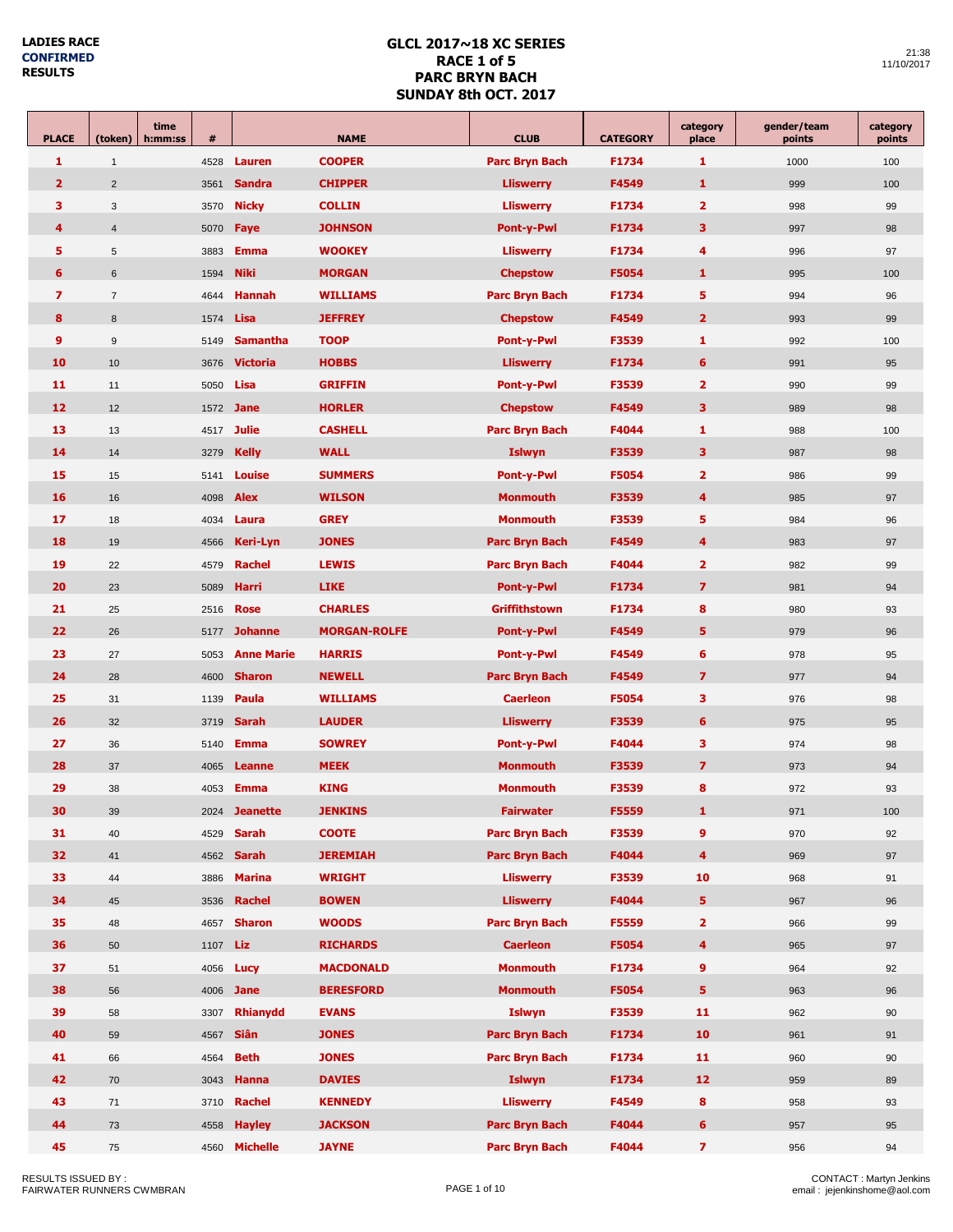| <b>PLACE</b> | (token) | time<br>h:mm:ss | $\#$     |                  | <b>NAME</b>             | <b>CLUB</b>                     | <b>CATEGORY</b> | category<br>place | gender/team<br>points | category<br>points |
|--------------|---------|-----------------|----------|------------------|-------------------------|---------------------------------|-----------------|-------------------|-----------------------|--------------------|
| 46           | 76      |                 | 4625     | <b>Bobbie</b>    | <b>SWIFT</b>            | <b>Parc Bryn Bach</b>           | F4044           | 8                 | 955                   | 93                 |
| 47           | 77      |                 | 2007     | <b>Kelly</b>     | <b>CAMERON</b>          | <b>Fairwater</b>                | F3539           | 12                | 954                   | 89                 |
| 48           | 78      |                 | 4513     | <b>Ruth</b>      | <b>BUTTERFIELD</b>      | <b>Parc Bryn Bach</b>           | F3539           | 13                | 953                   | 88                 |
| 49           | 80      |                 | 4515     | Liz              | <b>CARPENTER-DAVIES</b> | <b>Parc Bryn Bach</b>           | F1734           | 13                | 952                   | 88                 |
| 50           | 81      |                 | 2511     | <b>Kerry</b>     | <b>BUDDEN</b>           | <b>Griffithstown</b>            | F3539           | 14                | 951                   | 87                 |
| 51           | 83      |                 | 4045     | <b>Linsey</b>    | <b>HOLT</b>             | <b>Monmouth</b>                 | F4044           | 9                 | 950                   | 92                 |
| 52           | 87      |                 | 4031     | <b>Rebecca</b>   | <b>FOSTER</b>           | <b>Monmouth</b>                 | F4044           | 10                | 949                   | 91                 |
| 53           | 89      |                 | 4079     | <b>Vicky</b>     | <b>ROBERTS</b>          | <b>Monmouth</b>                 | F1734           | 14                | 948                   | 87                 |
| 54           | 90      |                 | 3247     | <b>Sian</b>      | <b>RICHARDSON</b>       | <b>Islwyn</b>                   | F4044           | 11                | 947                   | 90                 |
| 55           | 92      |                 | 1546     | <b>Joyce</b>     | <b>DODD</b>             | <b>Chepstow</b>                 | F6064           | 1                 | 946                   | 100                |
| 56           | 95      |                 | 5046     | <b>Lubica</b>    | <b>FORD</b>             | <b>Pont-y-Pwl</b>               | F1734           | 15                | 945                   | 86                 |
| 57           | 96      |                 | 4556     | <b>Alison</b>    | <b>HOLTON</b>           | <b>Parc Bryn Bach</b>           | F4549           | 9                 | 944                   | 92                 |
| 58           | 99      |                 | 4576     | Louise           | <b>KIRBY</b>            | <b>Parc Bryn Bach</b>           | <b>F5054</b>    | 6                 | 943                   | 95                 |
| 59           | 102     |                 | 1125     | <b>Helen</b>     | <b>THOMAS</b>           | <b>Caerleon</b>                 | F5559           | 3                 | 942                   | 98                 |
| 60           | 104     |                 | 4619     | Anna             | <b>SMITH</b>            | <b>Parc Bryn Bach</b>           | F3539           | 15                | 941                   | 86                 |
| 61           | 105     |                 | 2032     | <b>Jane</b>      | <b>LEWIS</b>            | <b>Fairwater</b>                | F4549           | 10                | 940                   | 91                 |
| 62           | 108     |                 | 4565     | <b>Delphine</b>  | <b>JONES</b>            | <b>Parc Bryn Bach</b>           | F3539           | 16                | 939                   | 85                 |
| 63           | 112     |                 | 2045     | <b>Leonie</b>    | <b>ROBERTS</b>          | <b>Fairwater</b>                | F4044           | 12                | 938                   | 89                 |
| 64           | 116     |                 | 3539     | <b>Sonja</b>     | <b>BREESE</b>           | F4549<br><b>Lliswerry</b>       |                 | 11                | 937                   | 90                 |
| 65           | 117     |                 | 2019     | <b>Alex</b>      | <b>HILLS</b>            | F4549<br><b>Fairwater</b>       |                 | 12                | 936                   | 89                 |
| 66           | 124     |                 | 4593     | <b>Siân</b>      | <b>MCGOLDRICK</b>       | <b>Parc Bryn Bach</b><br>F5054  |                 | $\overline{z}$    | 935                   | 94                 |
| 67           | 128     |                 | 3795     | <b>Janet</b>     | <b>RICHARDS</b>         | <b>Lliswerry</b>                | F5054           | 8                 | 934                   | 93                 |
| 68           | 139     |                 | 3690     | Ceri             | <b>JENKINS</b>          | <b>Lliswerry</b>                | F4044           | 13                | 933                   | 88                 |
| 69           | 140     |                 | 2004     | <b>Bev</b>       | <b>BRADBURY JONES</b>   | <b>Fairwater</b>                | F4549           | 13                | 932                   | 88                 |
| 70           | 141     |                 | 1016     | <b>Michelle</b>  | <b>CLABON</b>           | <b>Caerleon</b>                 | <b>F5054</b>    | 9                 | 931                   | 92                 |
| 71           | 145     |                 | 2058     | <b>Hannah</b>    | <b>KING</b>             | <b>Fairwater</b>                | F1734           | 16                | 930                   | 85                 |
| 72           | 148     |                 | 1142     | <b>Suzanne</b>   | <b>MAINWARRING</b>      | <b>Caerleon</b>                 | F4549           | 14                | 929                   | 87                 |
| 73           | 150     |                 | 3766     | Leanne           | <b>PHILLIPS</b>         | <b>Lliswerry</b>                | F4549           | 15                | 928                   | 86                 |
| 74           | 153     |                 | 4629     | <b>Suzanne</b>   | <b>TEW</b>              | <b>Parc Bryn Bach</b>           | F4549           | 16                | 927                   | 85                 |
| 75           | 154     |                 |          | 3602 Ceri        | <b>DONOVAN</b>          | <b>Lliswerry</b>                | F4549           | 17                | 926                   | 84                 |
| 76           | 156     |                 | 4531     | <b>Suzanne</b>   | <b>COURT</b>            | <b>Parc Bryn Bach</b>           | F4549           | 18                | 925                   | 83                 |
| 77           | 157     |                 |          | 1098 <b>Fern</b> | <b>POWELL</b>           | <b>Caerleon</b>                 | F1734           | 17                | 924                   | 84                 |
| 78           | 159     |                 | 4524     | Lisa             | <b>COOK</b>             | <b>Parc Bryn Bach</b>           | F4044           | 14                | 923                   | 87                 |
| 79           | 161     |                 |          | 5040 Zoe         | <b>ELVER</b>            | Pont-y-Pwl                      | F4549           | 19                | 922                   | 82                 |
| 80           | 170     |                 | 4656     | <b>Keri</b>      | <b>YOUNG</b>            | <b>Parc Bryn Bach</b>           | F3539           | 17                | 921                   | 84                 |
| 81           | 172     |                 | 2504     | <b>Keren</b>     | <b>BEARD</b>            | Griffithstown                   | F4549           | 20                | 920                   | 81                 |
| 82           | 174     |                 |          | 3234 Jemma       | <b>REARDON</b>          | <b>Islwyn</b>                   | F1734           | 18                | 919                   | 83                 |
| 83           | 177     |                 | 2011     | <b>Fiona</b>     | <b>CROSS</b>            | <b>Fairwater</b>                | F3539           | 18                | 918                   | 83                 |
| 84           | 178     |                 |          | 4519 <b>Ceri</b> | <b>CASWELL</b>          | <b>Parc Bryn Bach</b>           | F4044           | 15                | 917                   | 86                 |
| 85           | 180     |                 | 3567 Val |                  | <b>CLARE</b>            | <b>Lliswerry</b>                | F6064           | $\overline{2}$    | 916                   | 99                 |
| 86           | 189     |                 | 4089     | <b>Simone</b>    | <b>TRAYLEN-THOMAS</b>   | <b>Monmouth</b>                 | F1734           | 19                | 915                   | 82                 |
| 87           | 191     |                 |          | 4630 Alexandra   | <b>THOMAS</b>           | <b>Parc Bryn Bach</b>           | F1734           | 20                | 914                   | 81                 |
| 88           | 192     |                 | 4563     | <b>Kath</b>      | <b>JERVIS</b>           | <b>Parc Bryn Bach</b>           | F6064           | 3                 | 913                   | 98                 |
| 89           | 194     |                 | 3856     | <b>Susan</b>     | <b>WEBSTER</b>          | <b>Lliswerry</b><br>F5054<br>10 |                 |                   | 912                   | 91                 |
| 90           | 196     |                 |          | 1513 <b>Jane</b> | <b>BAYLISS</b>          | <b>Chepstow</b>                 | F6599           | $\mathbf{1}$      | 911                   | 100                |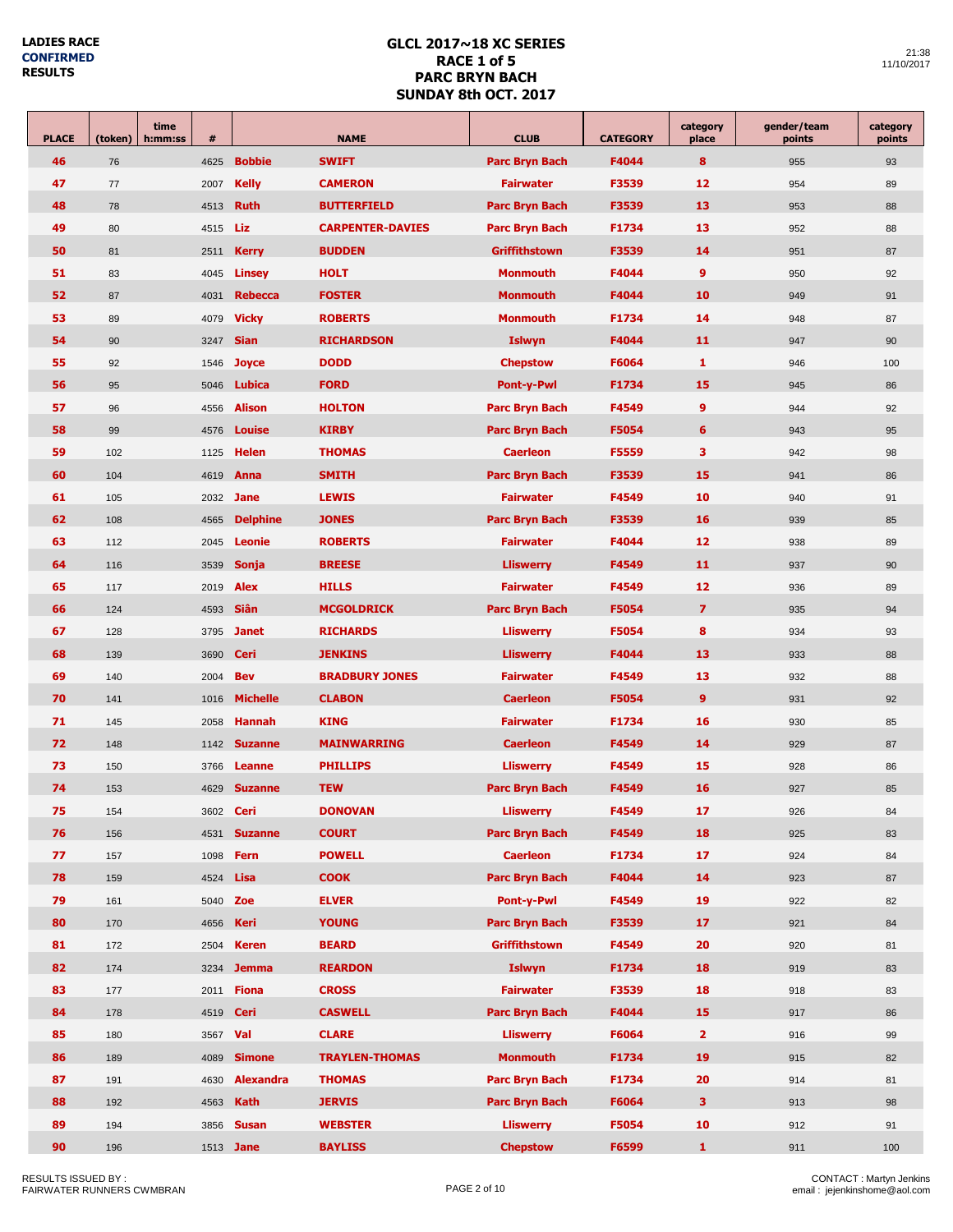| <b>PLACE</b> | (token) | time<br>h:mm:ss | #    | <b>NAME</b>       |                       | <b>CLUB</b>           | <b>CATEGORY</b> | category<br>place | gender/team<br>points | category<br>points |
|--------------|---------|-----------------|------|-------------------|-----------------------|-----------------------|-----------------|-------------------|-----------------------|--------------------|
| 91           | 197     |                 | 1505 | <b>Sue</b>        | <b>ASHTON</b>         | <b>Chepstow</b>       | F6064           | $\overline{4}$    | 910                   | 97                 |
| 92           | 200     |                 | 3107 | <b>Kirsty</b>     | <b>HOLTHAM-MORGAN</b> | <b>Islwyn</b>         | F3539           | 19                | 909                   | 82                 |
| 93           | 205     |                 | 3525 | <b>Jayne</b>      | <b>BENTALL</b>        | <b>Lliswerry</b>      | F4549           | 21                | 908                   | 80                 |
| 94           | 207     |                 | 3550 | <b>Tracy</b>      | <b>BURTON</b>         | <b>Lliswerry</b>      | F5559           | $\overline{4}$    | 907                   | 97                 |
| 95           | 208     |                 | 3724 | Gaynor            | <b>LUGG</b>           | <b>Lliswerry</b>      | F5054           | 11                | 906                   | 90                 |
| 96           | 209     |                 | 4548 | <b>Susan</b>      | <b>GRAY</b>           | <b>Parc Bryn Bach</b> | F5054           | 12                | 905                   | 89                 |
| 97           | 213     |                 | 1023 | <b>Bernadette</b> | <b>DAVIES</b>         | <b>Caerleon</b>       | F4549           | 22                | 904                   | 79                 |
| 98           | 215     |                 | 3273 | <b>Emma</b>       | <b>THOMAS</b>         | <b>Islwyn</b>         | F3539           | 20                | 903                   | 81                 |
| 99           | 218     |                 | 3767 | <b>Morwenna</b>   | <b>PHILLIPS</b>       | <b>Lliswerry</b>      | F1734           | 21                | 902                   | 80                 |
| 100          | 219     |                 | 1575 | Anne              | <b>JENNER</b>         | <b>Chepstow</b>       | F5559           | 5                 | 901                   | 96                 |
| 101          | 220     |                 | 5175 | <b>Sharon</b>     | <b>HERBERT</b>        | <b>Pont-y-Pwl</b>     | F4549           | 23                | 900                   | 78                 |
| 102          | 230     |                 | 4537 | <b>Teresa</b>     | <b>DAVIES</b>         | <b>Parc Bryn Bach</b> | F4549           | 24                | 899                   | 77                 |
| 103          | 234     |                 | 4589 | <b>Caroline</b>   | <b>MATTHEWS</b>       | <b>Parc Bryn Bach</b> | F4549           | 25                | 898                   | 76                 |
| 104          | 238     |                 | 3191 | <b>Rebecca</b>    | <b>DAVIES</b>         | <b>Islwyn</b>         | F1734           | 22                | 897                   | 79                 |
| 105          | 245     |                 | 3629 | Yvonne            | <b>FORSEY</b>         | <b>Lliswerry</b>      | F5559           | 6                 | 896                   | 95                 |
| 106          | 246     |                 | 5091 | <b>Karen</b>      | <b>LLEWELYN</b>       | <b>Pont-y-Pwl</b>     | F5559           | $\overline{z}$    | 895                   | 94                 |
| 107          | 248     |                 | 3115 | <b>Kelly</b>      | <b>JACKA</b>          | <b>Islwyn</b>         | F4044           | 16                | 894                   | 85                 |
| 108          | 249     |                 | 1070 | <b>Charlotte</b>  | <b>LEIGH</b>          | <b>Caerleon</b>       | F3539           | 21                | 893                   | 80                 |
| 109          | 250     |                 | 3044 | <b>Helen</b>      | <b>DAVIES</b>         | <b>Islwyn</b>         | <b>F5054</b>    | 13                | 892                   | 88                 |
| 110          | 254     |                 | 4647 | <b>Sarah</b>      | <b>WILLIAMS</b>       | <b>Parc Bryn Bach</b> | F4044           | 17                | 891                   | 84                 |
| 111          | 256     |                 | 3733 | <b>Celia</b>      | <b>MARSH</b>          | <b>Lliswerry</b>      | F4044           | 18                | 890                   | 83                 |
| 112          | 257     |                 | 3246 | Pat               | <b>RICHARDSON</b>     | <b>Islwyn</b>         | F6599           | $\overline{2}$    | 889                   | 99                 |
| 113          | 258     |                 | 5011 | <b>Marisa</b>     | <b>BENJAMIN</b>       | <b>Pont-y-Pwl</b>     | F1734           | 23                | 888                   | 78                 |
| 114          | 259     |                 | 1049 | <b>Joanne</b>     | <b>HENSHALL</b>       | <b>Caerleon</b>       | F4549           | 26                | 887                   | 75                 |
| 115          | 260     |                 | 5176 | <b>Shiree</b>     | <b>JONES</b>          | <b>Pont-y-Pwl</b>     | F1734           | 24                | 886                   | 77                 |
| 116          | 262     |                 | 2544 | <b>Karen</b>      | <b>JAMES</b>          | <b>Griffithstown</b>  | F4044           | 19                | 885                   | 82                 |
| 117          | 267     |                 | 4018 | <b>Sarah</b>      | <b>CLIFTON</b>        | <b>Monmouth</b>       | F4044           | 20                | 884                   | 81                 |
| 118          | 269     |                 | 4623 | <b>Samantha</b>   | <b>STANDERWICK</b>    | <b>Parc Bryn Bach</b> | F4549           | 27                | 883                   | 74                 |
| 119          | 271     |                 | 4620 | <b>Emily</b>      | <b>SMITH</b>          | <b>Parc Bryn Bach</b> | F1734           | 25                | 882                   | 76                 |
| 120          | 287     |                 | 1055 | Gwyn              | <b>HOWELLS</b>        | <b>Caerleon</b>       | F6599           | 3                 | 881                   | 98                 |
| 121          | 300     |                 | 5127 | <b>Maxine</b>     | <b>RHODES</b>         | <b>Pont-y-Pwl</b>     | F5054           | 14                | 880                   | 87                 |
| 122          | 303     |                 | 1641 | <b>Sharron</b>    | <b>BURRIDGE</b>       | <b>Chepstow</b>       | F1734           | 26                | 879                   | 75                 |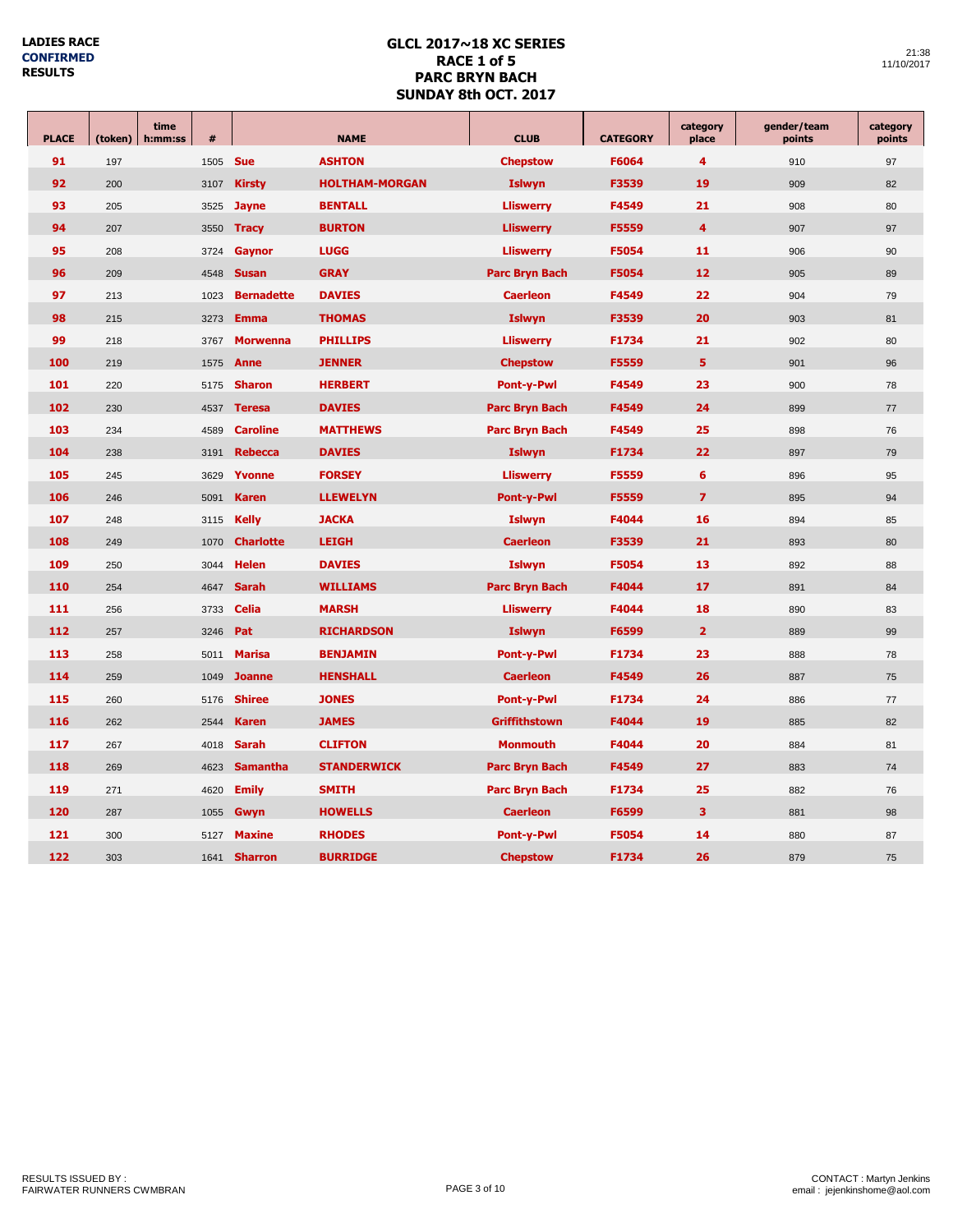an Salaman

a T

Г

| <b>PLACE</b>              | time<br>(token) h:mm:ss   | #            |                             | <b>NAME</b>                      | <b>CLUB</b>                          | <b>CATEGORY</b> | category<br>place             | gender/team<br>points                | category<br>points |
|---------------------------|---------------------------|--------------|-----------------------------|----------------------------------|--------------------------------------|-----------------|-------------------------------|--------------------------------------|--------------------|
| $\mathbf{1}$              | 17                        | 2021         | <b>Laurence</b>             | <b>HUMPHREYS</b>                 | <b>Fairwater</b>                     | M1739           | 1                             | 1000                                 | 100                |
| $\overline{2}$            | 20                        | 3649         | <b>Michael</b>              | <b>GRIFFITHS</b>                 | <b>Lliswerry</b>                     | M1739           | $\overline{2}$                | 999                                  | 99                 |
| 3                         | 21                        | 5100         | Iwan                        | <b>MORTON</b>                    | Pont-y-Pwl                           | M4044           | $\mathbf{1}$                  | 998                                  | 100                |
| $\overline{\mathbf{4}}$   | 24                        | 4501         | Lee                         | <b>AHERNE</b>                    | <b>Parc Bryn Bach</b>                | M5054           | $\mathbf{1}$                  | 997                                  | 100                |
| 5                         | 29                        | 5125         | <b>Iestyn</b>               | <b>RHODES</b>                    | <b>Pont-y-Pwl</b>                    | M4044           | $\overline{2}$                | 996                                  | 99                 |
| 6                         | 30                        | 4570         | <b>Sam</b>                  | <b>JONES</b>                     | <b>Parc Bryn Bach</b>                | M1739           | 3                             | 995                                  | 98                 |
| $\overline{z}$            | 33                        | 1639         | <b>Martyn</b>               | <b>WINSER</b>                    | <b>Chepstow</b>                      | M1739           | 4                             | 994                                  | 97                 |
| 8                         | 34                        | 5069         | <b>Richard</b>              | <b>JOHNSON</b>                   | <b>Pont-y-Pwl</b>                    | M4549           | $\mathbf{1}$                  | 993                                  | 100                |
| 9                         | 35                        | 3750         | <b>Martin</b>               | <b>NORTON</b>                    | <b>Lliswerry</b>                     | M1739           | 5                             | 992                                  | 96                 |
| 10                        | 42                        | 4650         | <b>Damian</b>               | <b>WILLIAMS</b>                  | <b>Parc Bryn Bach</b>                | M5054           | $\overline{2}$                | 991                                  | 99                 |
| 11                        | 43                        | 5088         | <b>Jonathan</b>             | <b>LIKE</b>                      | <b>Pont-y-Pwl</b>                    | M1739           | 6                             | 990                                  | 95                 |
| 12                        | 46                        | 5087         | <b>Andrew</b>               | <b>LEE</b>                       | <b>Pont-y-Pwl</b>                    | M4549           | $\overline{2}$                | 989                                  | 99                 |
| 13                        | 47                        | 4584         | <b>Simon</b>                | <b>LEWIS</b>                     | <b>Parc Bryn Bach</b>                | M5054           | 3                             | 988                                  | 98                 |
| 14                        | 49                        | 5162         | Paul                        | <b>WHITE</b>                     | <b>Pont-y-Pwl</b>                    | M4044           | 3                             | 987                                  | 98                 |
| 15                        | 52                        | 4508         | <b>Mark</b>                 | <b>BINDING</b>                   | <b>Parc Bryn Bach</b>                | M1739           | $\overline{z}$                | 986                                  | 94                 |
| 16                        | 53                        | 1518         | <b>James</b>                | <b>BLORE</b>                     | <b>Chepstow</b>                      | M1739           | 8                             | 985                                  | 93                 |
| 17                        | 54                        | 2546         | Gareth                      | <b>JONES</b>                     | <b>Griffithstown</b>                 | M1739           | 9                             | 984                                  | 92                 |
| 18                        | 55                        | 5136         | <b>Ben</b>                  | <b>SINCLAIR</b>                  | <b>Pont-y-Pwl</b>                    | M1739           | 10                            | 983                                  | 91                 |
| 19                        | 57                        | 3545         | Paul                        | <b>BRUTON</b>                    | <b>Lliswerry</b>                     | M4044           | 4                             | 982                                  | 97                 |
| 20                        | 60                        | 1069         | <b>Rhys</b>                 | <b>KNIGHT</b>                    | <b>Caerleon</b>                      | M1739           | 11                            | 981                                  | 90                 |
| 21                        | 61                        | 4588         | <b>Stephen</b>              | <b>MATHERS</b>                   | <b>Parc Bryn Bach</b>                | M1739           | 12                            | 980                                  | 89                 |
| 22                        | 62                        | 3521         | <b>Jon</b>                  | <b>BELCHER</b>                   | <b>Lliswerry</b>                     | M4044           | 5                             | 979                                  | 96                 |
| 23                        | 63                        | 2579         | <b>Shaun</b>                | <b>STYLES</b>                    | <b>Griffithstown</b>                 | M1739           | 13                            | 978                                  | 88                 |
| 24                        | 64                        |              | <b>Josh</b>                 | <b>JONES</b>                     |                                      |                 | 14                            | 977                                  |                    |
| 25                        | 65                        | 2547<br>3099 |                             | <b>HAYWARD</b>                   | Griffithstown                        | M1739           | 15                            |                                      | 87                 |
| 26                        | 67                        |              | Paul<br><b>Jonathan</b>     | <b>CARTER</b>                    | <b>Islwyn</b>                        | M1739<br>M4549  |                               | 976<br>975                           | 86                 |
| 27                        | 68                        | 1529         |                             | <b>WATTS</b>                     | <b>Chepstow</b>                      |                 | 3                             |                                      | 98                 |
| 28                        | 69                        | 5158<br>3534 | <b>Ricci</b><br><b>Phil</b> |                                  | <b>Pont-y-Pwl</b>                    | M1739           | 16                            | 974                                  | 85                 |
|                           |                           |              |                             | <b>BOORMAN</b>                   | <b>Lliswerry</b>                     | M4549           | $\overline{\mathbf{4}}$       | 973                                  | 97                 |
| 29<br>30                  | 72<br>74                  | 5021         | <b>Craig</b>                | <b>CHEEDY</b>                    | <b>Pont-y-Pwl</b>                    | M1739           | 17<br>5                       | 972                                  | 84                 |
| 31                        | 79                        | 1141<br>4503 | <b>Andrew</b>               | <b>WRIGHT</b>                    | <b>Caerleon</b>                      | M4549           | 18                            | 971                                  | 96                 |
| 32                        | 82                        |              | <b>Jonathon</b>             | <b>ASTLEY</b><br><b>GARRATT</b>  | <b>Parc Bryn Bach</b>                | M1739<br>M1739  | 19                            | 970<br>969                           | 83<br>82           |
| 33                        | 84                        | 1557         | <b>Toby</b>                 |                                  | <b>Chepstow</b><br><b>Pont-y-Pwl</b> |                 |                               |                                      | 81                 |
| 34                        | 85                        | 5096<br>4654 | Ray                         | <b>MORGAN</b><br><b>WILLIAMS</b> | <b>Parc Bryn Bach</b>                | M1739<br>M5559  | 20<br>$\mathbf{1}$            | 968                                  |                    |
| 35                        | 86                        |              | <b>Stephen</b>              | <b>RICHARDSON</b>                |                                      |                 |                               | 967                                  | 100                |
|                           |                           | 3245         | <b>Micheal</b>              |                                  | <b>Islwyn</b>                        | M4044           | 6                             | 966                                  | 95                 |
| 36<br>37                  | 88<br>91                  | 3803<br>3309 | <b>Jack</b>                 | <b>ROWLANDS</b><br><b>JONES</b>  | <b>Lliswerry</b>                     | M1739<br>M4044  | 21<br>$\overline{\mathbf{z}}$ | 965                                  | 80                 |
|                           |                           |              | <b>Bleddyn</b>              |                                  | <b>Islwyn</b>                        |                 |                               | 964                                  | 94                 |
| 38                        | 93                        | 2590         | <b>Nick</b>                 | <b>WALSH</b>                     | <b>Griffithstown</b>                 | M4549           | 6                             | 963                                  | 95                 |
| 39                        | 94                        | 3592         | <b>Rob</b>                  | <b>DAVIES</b>                    | <b>Lliswerry</b>                     | M4549           | $\overline{7}$                | 962                                  | 94                 |
| 40                        | 97                        | 4618         | <b>Richard</b>              | <b>SHEEHY</b>                    | <b>Parc Bryn Bach</b>                | M1739           | 22                            | 961                                  | 79                 |
| 41                        | 98                        | 1507         | <b>Karie</b>                | <b>ATKINS</b>                    | <b>Chepstow</b>                      | M4044           | 8                             | 960                                  | 93                 |
| 42                        | 100                       | 3790         | <b>Daniel</b>               | <b>REILLY</b>                    | <b>Lliswerry</b>                     | M1739           | 23                            | 959                                  | 78                 |
| 43                        | 101                       | 1573         | <b>Dickie</b>               | <b>HUDD</b>                      | <b>Chepstow</b>                      | M4549           | 8                             | 958                                  | 93                 |
| 44                        | 103                       | 4516         | <b>Stephen</b>              | <b>CARTER</b>                    | <b>Parc Bryn Bach</b>                | M4549           | $\mathbf{9}$                  | 957                                  | 92                 |
| 45<br>RESULTS ISSUED BY : | 106                       | 3149         | <b>Steve</b>                | <b>LANE</b>                      | <b>Islwyn</b>                        | M4044           | 9                             | 956<br><b>CONTACT: Martyn Jenkin</b> | 92                 |
|                           | FAIRWATER RUNNERS CWMBRAN |              |                             |                                  | PAGE 4 of 10                         |                 |                               | email: jejenkinshome@aol.cor         |                    |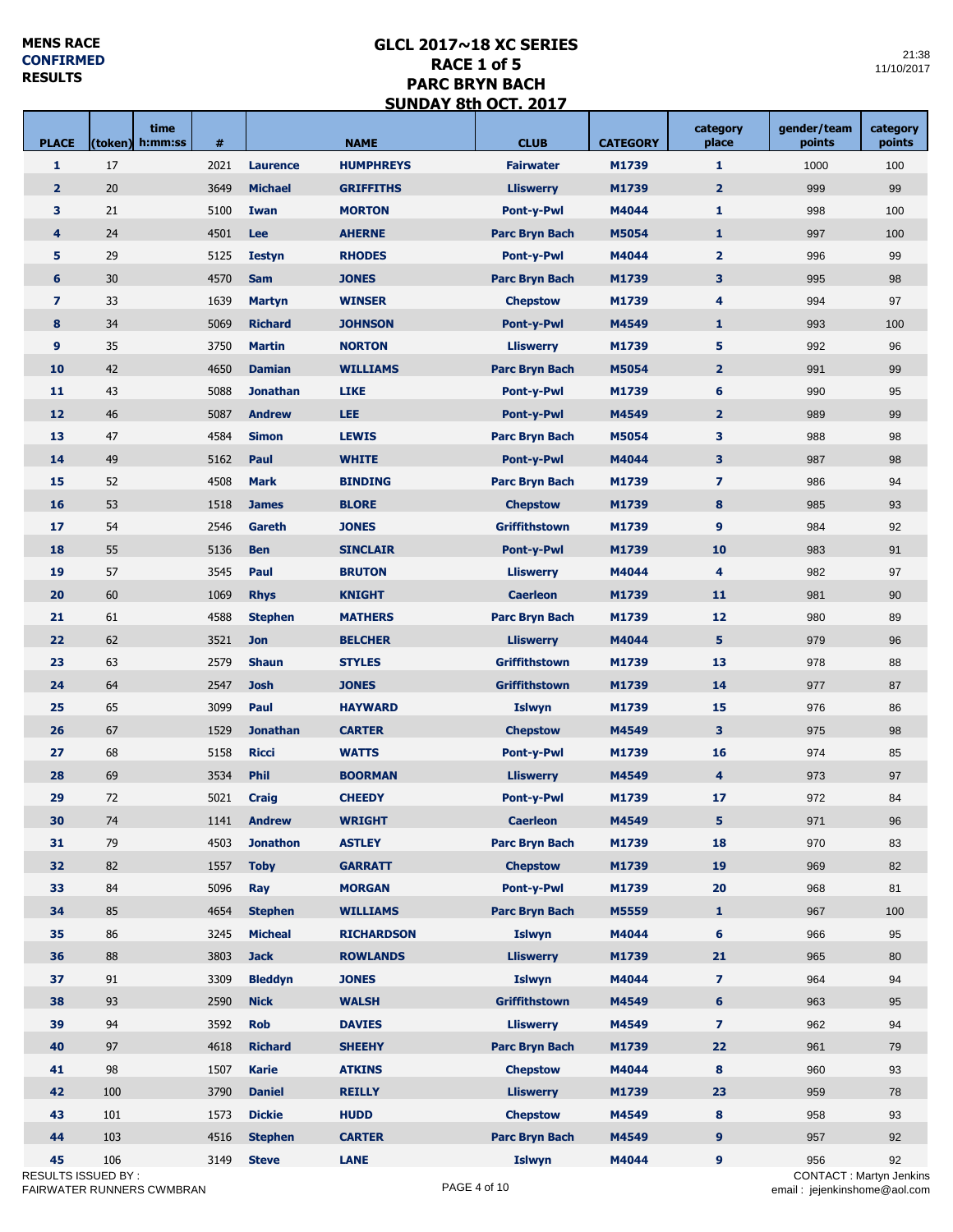| <b>PLACE</b> | time<br>(token) h:mm:ss    | #    |                    | <b>NAME</b>           | <b>CLUB</b>                         | <b>CATEGORY</b> | category<br>place | gender/team<br>points                | category<br>points |
|--------------|----------------------------|------|--------------------|-----------------------|-------------------------------------|-----------------|-------------------|--------------------------------------|--------------------|
| 46           | 107                        | 3660 | <b>Oliver</b>      | <b>HARRIS</b>         | <b>Lliswerry</b>                    | M1739           | 24                | 955                                  | 77                 |
| 47           | 109                        | 5178 | <b>Josh</b>        | <b>MALONEY</b>        | <b>Pont-y-Pwl</b>                   | M1739           | 25                | 954                                  | 76                 |
| 48           | 110                        | 2012 | <b>Steve</b>       | <b>DREWITT</b>        | <b>Fairwater</b>                    | M1739           | 26                | 953                                  | 75                 |
| 49           | 111                        | 4030 | <b>Russell</b>     | <b>FINCH</b>          | <b>Monmouth</b>                     | M5054           | 4                 | 952                                  | 97                 |
| 50           | 113                        | 1086 | <b>Matthew</b>     | <b>MULCAHY</b>        | <b>Caerleon</b>                     | M4549           | 10                | 951                                  | 91                 |
| 51           | 114                        | 1580 | <b>Matthew</b>     | <b>LAWSON</b>         | <b>Chepstow</b>                     | M4549           | 11                | 950                                  | 90                 |
| 52           | 115                        | 5153 | <b>Dimitri</b>     | <b>VORRES</b>         | <b>Pont-y-Pwl</b>                   | M5559           | $\overline{2}$    | 949                                  | 99                 |
| 53           | 119                        | 3639 | <b>Simon</b>       | <b>GILL</b>           | <b>Lliswerry</b>                    | M1739           | 27                | 948                                  | 74                 |
| 54           | 120                        | 4520 | <b>Damian</b>      | <b>CASWELL</b>        | <b>Parc Bryn Bach</b>               | M4044           | 10                | 947                                  | 91                 |
| 55           | 121                        | 5080 | <b>James</b>       | <b>KEMP</b>           | <b>Pont-y-Pwl</b>                   | M1739           | 28                | 946                                  | 73                 |
| 56           | 123                        | 5034 | <b>Andrew</b>      | <b>DICKENS</b>        | <b>Pont-y-Pwl</b>                   | M4549           | 12                | 945                                  | 89                 |
| 57           | 125                        | 4559 | <b>Samuel</b>      | <b>JACKSON</b>        | <b>Parc Bryn Bach</b>               | M1739           | 29                | 944                                  | 72                 |
| 58           | 126                        | 3625 | <b>Tony</b>        | <b>FIDO</b>           | <b>Lliswerry</b>                    | M6064           | $\mathbf{1}$      | 943                                  | 100                |
| 59           | 127                        | 4575 | <b>Darran</b>      | <b>KIPPEST</b>        | <b>Parc Bryn Bach</b>               | M4044           | 11                | 942                                  | 90                 |
| 60           | 129                        | 3698 | <b>Christopher</b> | <b>JONES</b>          | <b>Lliswerry</b>                    | M5559           | 3                 | 941                                  | 98                 |
| 61           | 130                        | 3798 | <b>Mike</b>        | <b>RIDD</b>           | <b>Lliswerry</b>                    | M1739           | 30                | 940                                  | 71                 |
| 62           | 131                        | 1025 | Ian                | <b>DAVIES</b>         | <b>Caerleon</b>                     | M4549           | 13                | 939                                  | 88                 |
| 63           | 132                        | 1602 | <b>Stephen</b>     | <b>OWEN</b>           | <b>Chepstow</b>                     | M6569           | $\mathbf{1}$      | 938                                  | 100                |
| 64           | 133                        | 4507 | <b>Neil</b>        | <b>BEYNON</b>         | <b>Parc Bryn Bach</b>               | M4549           | 14                | 937                                  | 87                 |
| 65           | 134                        | 3713 | <b>James</b>       | <b>KERSHAW-NAYLOR</b> | <b>Lliswerry</b>                    | M1739           | 31                | 936                                  | 70                 |
| 66           | 135                        | 4539 | Ian                | <b>DAVIES</b>         | <b>Parc Bryn Bach</b>               | M5054           | 5                 | 935                                  | 96                 |
| 67           | 136                        | 1035 | <b>Kevin</b>       | <b>DUPO</b>           | <b>Caerleon</b><br>M5054            |                 | 6                 | 934                                  | 95                 |
| 68           | 137                        | 4639 | <b>Nick</b>        | <b>WEBB</b>           | <b>Parc Bryn Bach</b>               | M4549           | 15                | 933                                  | 86                 |
| 69           | 138                        | 1126 | <b>Peter</b>       | <b>THOMAS</b>         | <b>Caerleon</b>                     | M5559           | 4                 | 932                                  | 97                 |
| 70           | 142                        | 4102 | <b>Julian</b>      | <b>HOWE</b>           | <b>Monmouth</b>                     | M4549           | 16                | 931                                  | 85                 |
| 71           | 143                        | 4633 | <b>Matthew</b>     | <b>TRINDER</b>        | <b>Parc Bryn Bach</b>               | M1739           | 32                | 930                                  | 69                 |
| 72           | 144                        | 4611 | <b>Richard</b>     | <b>PRICE(SNR)</b>     | <b>Parc Bryn Bach</b>               | M5054           | $\overline{7}$    | 929                                  | 94                 |
| 73           | 146                        | 4591 | <b>Michael</b>     | <b>MATTHEWS</b>       | <b>Parc Bryn Bach</b>               | M4549           | 17                | 928                                  | 84                 |
| 74           | 147                        | 2512 | <b>Mark</b>        | <b>BURCHELL</b>       | <b>Griffithstown</b>                | M1739           | 33                | 927                                  | 68                 |
| 75           | 149                        | 2574 | <b>Andrew</b>      | <b>SPENCER</b>        | Griffithstown                       | M5054           | 8                 | 926                                  | 93                 |
| 76           | 151                        | 4540 | <b>Owen</b>        | <b>DAVIES</b>         | <b>Parc Bryn Bach</b>               | M4044           | 12                | 925                                  | 89                 |
| 77           | 152                        | 3290 | <b>Kim</b>         | <b>WEHDEN</b>         | <b>Islwyn</b>                       | M5559           |                   | 924                                  | 96                 |
| 78           | 155                        | 3568 | <b>Mike</b>        | <b>CLEAVER</b>        | <b>Lliswerry</b>                    | M4044           | 5<br>13           | 923                                  | 88                 |
|              | 158                        |      | <b>Mak</b>         | <b>BURBIDGE</b>       |                                     |                 |                   |                                      |                    |
| 79           |                            | 1642 |                    |                       | <b>Chepstow</b>                     | M1739           | 34                | 922                                  | 67                 |
| 80           | 160                        | 3666 | <b>Geraint</b>     | <b>HEATH</b>          | <b>Lliswerry</b>                    | M1739           | 35                | 921                                  | 66                 |
| 81           | 162                        | 4546 | <b>Robert</b>      | <b>GALE</b>           | <b>Parc Bryn Bach</b>               | M1739           | 36                | 920                                  | 65                 |
| 82           | 163                        | 4028 | <b>Brian</b>       | <b>EVANS</b>          | <b>Monmouth</b>                     | M4549           | 18                | 919                                  | 83                 |
| 83           | 164                        | 3515 | <b>Richard</b>     | <b>BASHAM</b>         | <b>Lliswerry</b>                    | M4549           | 19                | 918                                  | 82                 |
| 84           | 165                        | 3591 | <b>Owen</b>        | <b>DAVIES</b>         | <b>Lliswerry</b>                    | M1739           | 37                | 917                                  | 64                 |
| 85           | 166                        | 5511 | <b>Jon</b>         | <b>HANCOCK</b>        | <b>Usk</b>                          | M6064           | $\overline{2}$    | 916                                  | 99                 |
| 86           | 167                        | 4595 | <b>Phillip</b>     | <b>MILES</b>          | <b>Parc Bryn Bach</b><br>M6569      |                 | $\overline{2}$    | 915                                  | 99                 |
| 87           | 168                        | 2037 | <b>Steve</b>       | <b>MORGAN</b>         | <b>Fairwater</b>                    | M4549           | 20                | 914                                  | 81                 |
| 88           | 169                        | 2545 | <b>Ben</b>         | <b>JENKINS</b>        | 38<br><b>Griffithstown</b><br>M1739 |                 |                   | 913                                  | 63                 |
| 89           | 171                        | 1528 | <b>Alex</b>        | <b>CARTER</b>         | <b>Chepstow</b>                     | M1739           | 39                | 912                                  | 62                 |
| 90           | 173<br>RESULTS ISSUED BY : | 2583 | <b>Rhys</b>        | <b>THOMAS</b>         | Griffithstown                       | M1739           | 40                | 911<br><b>CONTACT: Martyn Jenkin</b> | 61                 |
|              | FAIRWATER RUNNERS CWMBRAN  |      |                    |                       | PAGE 5 of 10                        |                 |                   | email: jejenkinshome@aol.cor         |                    |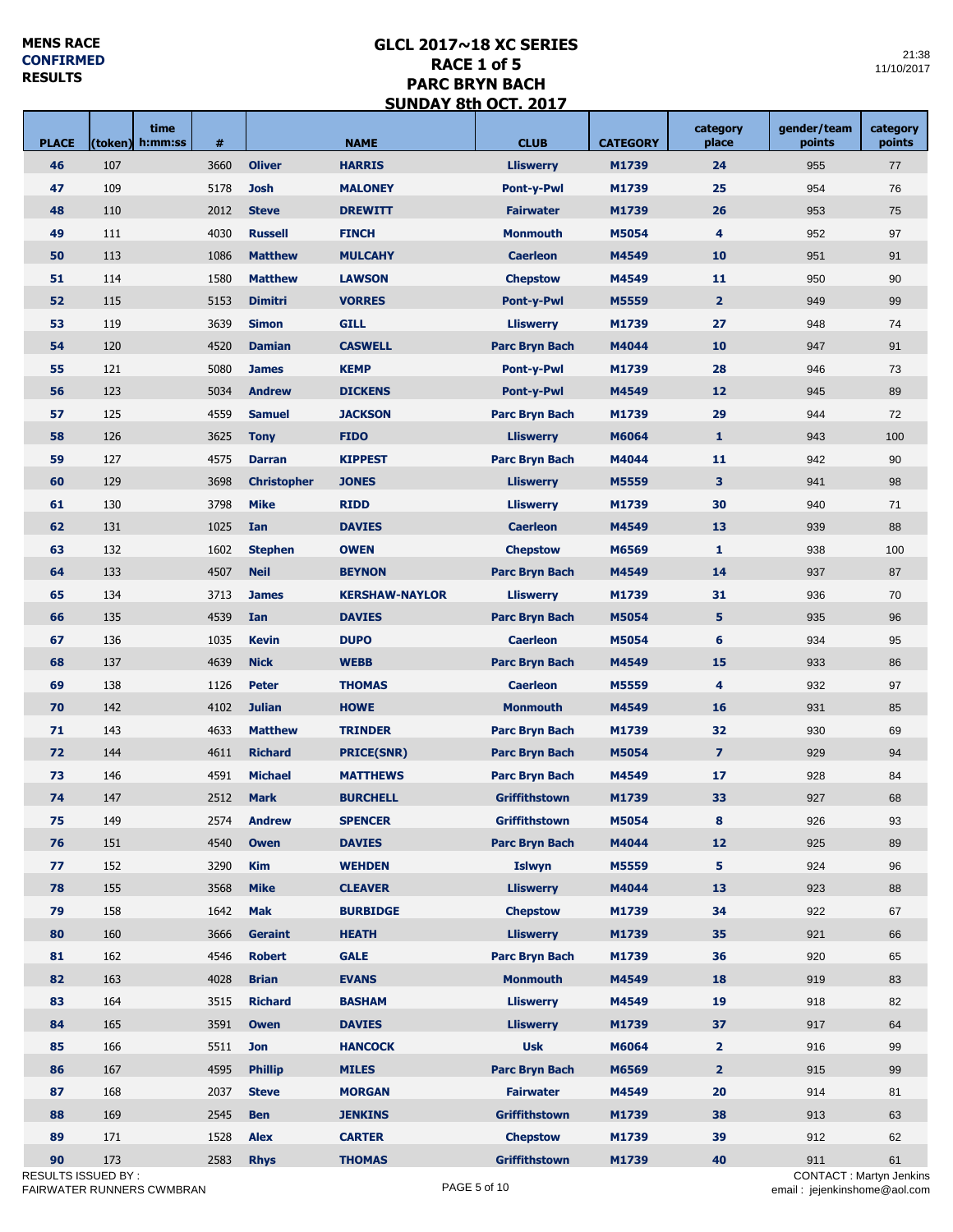a sa Tanzania.<br>Matukio

an Tar

П

| <b>PLACE</b>        | time<br>(token)<br>h:mm:ss | #    |                      | <b>NAME</b>        | <b>CLUB</b><br><b>CATEGORY</b> |       | category<br>place       | gender/team<br>points         | category<br>points |
|---------------------|----------------------------|------|----------------------|--------------------|--------------------------------|-------|-------------------------|-------------------------------|--------------------|
| 91                  | 175                        | 4068 | <b>Robert</b>        | <b>NELSON</b>      | <b>Monmouth</b>                | M4549 | 21                      | 910                           | 80                 |
| 92                  | 176                        | 4607 | Lee                  | <b>PHILLIPS</b>    | <b>Parc Bryn Bach</b>          | M4549 | 22                      | 909                           | 79                 |
| 93                  | 179                        | 4541 | <b>Mathew</b>        | <b>ELLIS</b>       | <b>Parc Bryn Bach</b>          | M1739 | 41                      | 908                           | 60                 |
| 94                  | 181                        | 3680 | <b>Oliver</b>        | <b>HUGHES</b>      | <b>Lliswerry</b>               | M1739 | 42                      | 907                           | 59                 |
| 95                  | 182                        | 1545 | Alan                 | <b>DOBBS</b>       | <b>Chepstow</b>                | M4044 | 14                      | 906                           | 87                 |
| 96                  | 183                        | 5007 | <b>Jonathan</b>      | <b>BARNE</b>       | <b>Pont-y-Pwl</b>              | M4044 | 15                      | 905                           | 86                 |
| 97                  | 184                        | 4009 | <b>Martin</b>        | <b>BLAKEBROUGH</b> | <b>Monmouth</b>                | M5054 | 9                       | 904                           | 92                 |
| 98                  | 185                        | 3016 | <b>Steve</b>         | <b>BRYANT</b>      | <b>Islwyn</b>                  | M5054 | 10                      | 903                           | 91                 |
| 99                  | 186                        | 2047 | <b>Michael</b>       | <b>SKYRME</b>      | <b>Fairwater</b>               | M4549 | 23                      | 902                           | 78                 |
| 100                 | 187                        | 3598 | Paul                 | <b>DAY</b>         | <b>Lliswerry</b>               | M6569 | 3                       | 901                           | 98                 |
| 101                 | 188                        | 3861 | Ian                  | <b>WHATMOUGH</b>   | <b>Lliswerry</b>               | M5559 | 6                       | 900                           | 95                 |
| 102                 | 190                        | 3852 | <b>Bob</b>           | <b>WATSON</b>      | <b>Lliswerry</b>               | M4549 | 24                      | 899                           | 77                 |
| 103                 | 195                        | 3658 | Ian                  | <b>HARHHY</b>      | <b>Lliswerry</b>               | M5559 | $\overline{\mathbf{z}}$ | 898                           | 94                 |
| 104                 | 198                        | 3836 | <b>Jack</b>          | <b>THOMAS</b>      | <b>Lliswerry</b>               | M1739 | 43                      | 897                           | 58                 |
| 105                 | 199                        | 4622 | <b>David</b>         | <b>SMOUT</b>       | <b>Parc Bryn Bach</b>          | M6569 | 4                       | 896                           | 97                 |
| 106                 | 201                        | 3583 | <b>Daniel</b>        | <b>DAVIES</b>      | <b>Lliswerry</b>               | M1739 | 44                      | 895                           | 57                 |
| 107                 | 203                        | 5054 | Paul                 | <b>HARVEY</b>      | <b>Pont-y-Pwl</b>              | M1739 | 45                      | 894                           | 56                 |
| 108                 | 204                        | 4652 | <b>James</b>         | <b>WILLIAMS</b>    | <b>Parc Bryn Bach</b>          | M1739 | 46                      | 893                           | 55                 |
| 109                 | 206                        | 4019 | <b>Jeremy</b>        | <b>CREASEY</b>     | <b>Monmouth</b>                | M5054 | 11                      | 892                           | 90                 |
| 110                 | 210                        | 1504 | <b>Gerry</b>         | <b>ASHTON</b>      | <b>Chepstow</b>                | M6064 | 3                       | 891                           | 98                 |
| 111                 | 211                        | 1511 | <b>Mark</b>          | <b>BATTEN</b>      | <b>Chepstow</b>                | M4549 | 25                      | 890                           | 76                 |
| 112                 | 212                        | 1060 | <b>Philip</b>        | <b>HYATT</b>       | <b>Caerleon</b>                | M5559 | 8                       | 889                           | 93                 |
| 113                 | 214                        | 4026 | <b>Mark</b>          | <b>DUNN</b>        | <b>Monmouth</b>                | M5054 | 12                      | 888                           | 89                 |
| 114                 | 216                        | 3209 | <b>Simon</b>         | <b>PETERSON</b>    | <b>Islwyn</b>                  | M4549 | 26                      | 887                           | 75                 |
| 115                 | 221                        | 1549 | <b>Stuart</b>        | <b>DUNCAN</b>      | <b>Chepstow</b>                | M5559 | 9                       | 886                           | 92                 |
| 116                 | 222                        | 3135 | <b>Phillip</b>       | <b>JONES</b>       | <b>Islwyn</b>                  | M1739 | 47                      | 885                           | 54                 |
| 117                 | 223                        | 4648 | Alan                 | <b>WILLIAMS</b>    | <b>Parc Bryn Bach</b>          | M1739 | 48                      | 884                           | 53                 |
| 118                 | 224                        | 5073 | <b>Paul Grainger</b> | <b>JONES</b>       | <b>Pont-y-Pwl</b>              | M4044 | 16                      | 883                           | 85                 |
| 119                 | 225                        | 4545 | <b>Roger</b>         | <b>FREEMAN</b>     | <b>Parc Bryn Bach</b>          | M1739 | 49                      | 882                           | 52                 |
| 120                 | 226                        |      | 1096 <b>Justin</b>   | <b>POCKNELL</b>    | <b>Caerleon</b>                | M4549 | 27                      | 881                           | ${\bf 74}$         |
| 121                 | 228                        | 5138 | <b>Andrew</b>        | <b>SMITH</b>       | <b>Pont-y-Pwl</b>              | M1739 | 50                      | 880                           | 51                 |
| 122                 | 229                        | 4502 | <b>James</b>         | <b>ASHLEY</b>      | <b>Parc Bryn Bach</b>          | M4044 | 17                      | 879                           | 84                 |
| 123                 | 231                        | 3601 | <b>Jeremy</b>        | <b>DICKSON</b>     | <b>Lliswerry</b>               | M5559 | 10                      | 878                           | 91                 |
| 124                 | 232                        | 3851 | <b>Tom</b>           | <b>WATKINS</b>     | <b>Lliswerry</b>               | M1739 | 51                      | 877                           | 50                 |
| 125                 | 233                        | 3889 | Gavin                | <b>PERKINS</b>     | <b>Lliswerry</b>               | M1739 | 52                      | 876                           | 49                 |
| 126                 | 235                        | 3308 | <b>Craig</b>         | <b>LEHAT</b>       | <b>Islwyn</b>                  | M1739 | 53                      | 875                           | 48                 |
| 127                 | 236                        | 3242 | Lee                  | <b>RICHARDS</b>    | <b>Islwyn</b>                  | M4549 | 28                      | 874                           | 73                 |
| 128                 | 237                        | 3780 | <b>Nick</b>          | <b>PRINGLE</b>     | <b>Lliswerry</b>               | M5559 | 11                      | 873                           | 90                 |
| 129                 | 239                        | 5094 | <b>Andy</b>          | <b>MILLARD</b>     | <b>Pont-y-Pwl</b>              | M5054 | 13                      | 872                           | 88                 |
| 130                 | 240                        | 4582 | Paul                 | <b>LEWIS</b>       | <b>Parc Bryn Bach</b>          | M5054 | 14                      | 871                           | 87                 |
| 131                 | 241                        | 4004 | <b>Stephen</b>       | <b>BARRATT</b>     | <b>Monmouth</b>                | M4549 | 29                      | 870                           | 72                 |
| 132                 | 242                        | 5083 | <b>Jonathan</b>      | <b>KNIGHT</b>      | <b>Pont-y-Pwl</b>              | M4549 | 30                      | 869                           | 71                 |
| 133                 | 243                        | 2052 | <b>Darren</b>        | <b>WEAVING</b>     | <b>Fairwater</b>               | M4549 | 31                      | 868                           | 70                 |
| 134                 | 244                        | 4580 | <b>Anthony</b>       | <b>LEWIS</b>       | <b>Parc Bryn Bach</b>          | M5054 | 15                      | 867                           | 86                 |
| 135                 | 247                        | 4621 | <b>Marcus</b>        | <b>SMITH</b>       | <b>Parc Bryn Bach</b>          | M4549 | 32                      | 866                           | 69                 |
| RESULTS ISSUED BY : |                            |      |                      |                    |                                |       |                         | <b>CONTACT: Martyn Jenkin</b> |                    |
|                     | FAIRWATER RUNNERS CWMBRAN  |      |                      |                    | PAGE 6 of 10                   |       |                         | email: jejenkinshome@aol.cor  |                    |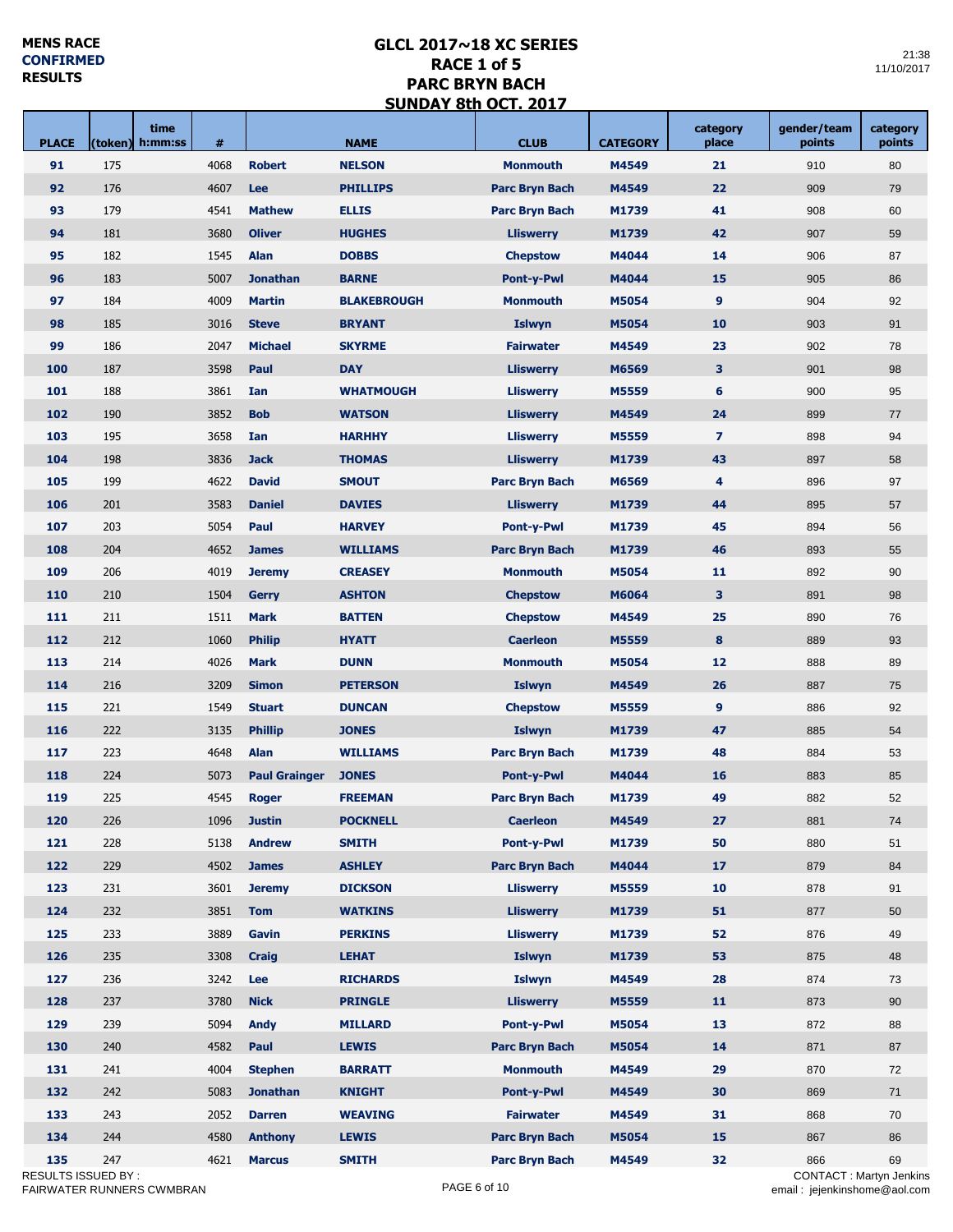<u> Tanzania (</u>

<u>a sa Tana a</u>

a a T

 $\mathcal{L}_{\mathrm{max}}$ 

| <b>PLACE</b> | (token)                | time<br>h:mm:ss | #    |                 | <b>NAME</b>      | <b>CLUB</b>           | <b>CATEGORY</b> | category<br>place       | gender/team<br>points | category<br>points |
|--------------|------------------------|-----------------|------|-----------------|------------------|-----------------------|-----------------|-------------------------|-----------------------|--------------------|
| 136          | 251                    |                 | 3514 | <b>Andrew</b>   | <b>BARRY</b>     | <b>Lliswerry</b>      | M5559           | 12                      | 865                   | 89                 |
| 137          | 252                    |                 | 3769 | <b>Mike</b>     | <b>POBJOY</b>    | <b>Lliswerry</b>      | M5054           | 16                      | 864                   | 85                 |
| 138          | 253                    |                 | 3887 | <b>Tim</b>      | <b>WRIGHT</b>    | <b>Lliswerry</b>      | M5054           | 17                      | 863                   | 84                 |
| 139          | 255                    |                 | 4063 | Paul            | <b>MCAFEE</b>    | <b>Monmouth</b>       | M5054           | 18                      | 862                   | 83                 |
| 140          | 261                    |                 | 3047 | <b>Keith</b>    | <b>DAVIES</b>    | <b>Islwyn</b>         | M5559           | 13                      | 861                   | 88                 |
| 141          | 263                    |                 | 5085 | <b>Keith</b>    | <b>LANGLEY</b>   | Pont-y-Pwl            | M6064           | $\overline{\mathbf{4}}$ | 860                   | 97                 |
| 142          | 264                    |                 | 3855 | <b>Dave</b>     | <b>WEBSTER</b>   | <b>Lliswerry</b>      | M5054           | 19                      | 859                   | 82                 |
| 143          | 265                    |                 | 3703 | <b>Randal</b>   | <b>JONES</b>     | <b>Lliswerry</b>      | M5559           | 14                      | 858                   | 87                 |
| 144          | 266                    |                 | 3608 | Paul            | <b>DURSLEY</b>   | <b>Lliswerry</b>      | M6064           | 5                       | 857                   | 96                 |
| 145          | 268                    |                 | 3510 | <b>Howard</b>   | <b>ATTWOOD</b>   | <b>Lliswerry</b>      | M6569           | 5                       | 856                   | 96                 |
| 146          | 270                    |                 | 2025 | <b>Martyn</b>   | <b>JENKINS</b>   | <b>Fairwater</b>      | M5559           | 15                      | 855                   | 86                 |
| 147          | 272                    |                 | 4535 | <b>Stephen</b>  | <b>DALLOW</b>    | <b>Parc Bryn Bach</b> | M6064           | 6                       | 854                   | 95                 |
| 148          | 273                    |                 | 3620 | <b>Huw</b>      | <b>EVANS</b>     | <b>Lliswerry</b>      | M4549           | 33                      | 853                   | 68                 |
| 149          | 274                    |                 | 2038 | <b>Tim</b>      | <b>MURPHY</b>    | <b>Fairwater</b>      | M5559           | 16                      | 852                   | 85                 |
| 150          | 275                    |                 | 3817 | <b>Kristian</b> | <b>SINCLAIR</b>  | <b>Lliswerry</b>      | M1739           | 54                      | 851                   | 47                 |
| 151          | 276                    |                 | 3842 | <b>Robert</b>   | <b>TUDHOPE</b>   | <b>Lliswerry</b>      | M4044           | 18                      | 850                   | 83                 |
| 152          | 277                    |                 | 3829 | <b>Jon</b>      | <b>STONES</b>    | <b>Lliswerry</b>      | M4044           | 19                      | 849                   | 82                 |
| 153          | 278                    |                 | 4653 | <b>Mike</b>     | <b>WILLIAMS</b>  | <b>Parc Bryn Bach</b> | M5054           | 20                      | 848                   | 81                 |
| 154          | 279                    |                 | 2044 | <b>Nud</b>      | <b>REHMAN</b>    | <b>Fairwater</b>      | M1739           | 55                      | 847                   | 46                 |
| 155          | 280                    |                 | 5117 | <b>Michael</b>  | <b>PROBERT</b>   | <b>Pont-y-Pwl</b>     | M5054           | 21                      | 846                   | 80                 |
| 156          | 281                    |                 | 4533 | <b>Matthew</b>  | <b>CROWLE</b>    | <b>Parc Bryn Bach</b> | M1739           | 56                      | 845                   | 45                 |
| 157          | 282                    |                 | 2042 | <b>Mark</b>     | <b>PROSSER</b>   | <b>Fairwater</b>      | M4044           | 20                      | 844                   | 81                 |
| 158          | 283                    |                 | 5056 | <b>Kelvin</b>   | <b>HENLEY</b>    | <b>Pont-y-Pwl</b>     | M5054           | 22                      | 843                   | 79                 |
| 159          | 284                    |                 | 2054 | <b>Aidan</b>    | <b>WILLIAMS</b>  | <b>Fairwater</b>      | M1739           | 57                      | 842                   | 44                 |
| 160          | 285                    |                 | 3779 | <b>Phil</b>     | <b>PRICE</b>     | <b>Lliswerry</b>      | M6569           | 6                       | 841                   | 95                 |
| 161          | 286                    |                 | 4012 | <b>Ben</b>      | <b>BURNETT</b>   | <b>Monmouth</b>       | M4044           | 21                      | 840                   | 80                 |
| 162          | 288                    |                 | 3560 | <b>Neil</b>     | <b>CHIPPER</b>   | <b>Lliswerry</b>      | M5559           | 17                      | 839                   | 84                 |
| 163          | 289                    |                 | 4636 | <b>Terry</b>    | <b>VAUGHAN</b>   | <b>Parc Bryn Bach</b> | M4549           | 34                      | 838                   | 67                 |
| 164          | 290                    |                 | 3709 | <b>Jonathan</b> | <b>KENDALL</b>   | <b>Lliswerry</b>      | M4549           | 35                      | 837                   | 66                 |
| 165          | 291                    |                 | 2014 | <b>Maixent</b>  | <b>GAILLARD</b>  | <b>Fairwater</b>      | M4044           | 22                      | 836                   | 79                 |
| 166          | 292                    |                 | 5090 | <b>Barry</b>    | <b>LLEWELYN</b>  | <b>Pont-y-Pwl</b>     | M5559           | 18                      | 835                   | 83                 |
| 167          | 293                    |                 | 3763 | <b>Brian</b>    | <b>PHILLIPS</b>  | <b>Lliswerry</b>      | M1739           | 58                      | 834                   | 43                 |
| 168          | 294                    |                 | 2548 | Lyn             | <b>KENNEY</b>    | Griffithstown         | M6064           | $\overline{7}$          | 833                   | 94                 |
| 169          | 295                    |                 | 5156 | <b>Thomas</b>   | <b>WARWICK</b>   | <b>Pont-y-Pwl</b>     | M1739           | 59                      | 832                   | 42                 |
| 170          | 296                    |                 | 3153 | <b>Jay</b>      | <b>LEACH</b>     | <b>Islwyn</b>         | M4549           | 36                      | 831                   | 65                 |
| 171          | 297                    |                 | 3531 | <b>Michael</b>  | <b>BONNETT</b>   | <b>Lliswerry</b>      | M6064           | 8                       | 830                   | 93                 |
| 172          | 298                    |                 | 3113 | Paul            | <b>IRVIN</b>     | Islwyn                | M1739           | 60                      | 829                   | 41                 |
| 173          | 299                    |                 | 1053 | <b>Steve</b>    | <b>HOUGHTON</b>  | <b>Caerleon</b>       | M5559           | 19                      | 828                   | 82                 |
| 174          | 301                    |                 | 3672 | <b>John</b>     | <b>HILL</b>      | <b>Lliswerry</b>      | M6569           | $\overline{7}$          | 827                   | 94                 |
| 175          | 302                    |                 | 1612 | <b>Brett</b>    | <b>REGULSKI</b>  | <b>Chepstow</b>       | M5559           | 20                      | 826                   | 81                 |
| 176          | 305                    |                 | 4081 | <b>David</b>    | <b>RUTTER</b>    | <b>Monmouth</b>       | M6569           | 8                       | 825                   | 93                 |
| 177          | 306                    |                 | 3056 | <b>Colin</b>    | <b>DIXON</b>     | <b>Islwyn</b>         | M6569           | 9                       | 824                   | 92                 |
| 178          | 307                    |                 | 3674 | <b>Andy</b>     | <b>HILLIS</b>    | <b>Lliswerry</b>      | M5054           | 23                      | 823                   | 78                 |
| 179          | 308                    |                 | 3061 | <b>Mark</b>     | <b>DUDDRIDGE</b> | Islwyn                | M1739           | 61                      | 822                   | 40                 |
| 180          | 309                    |                 | 4627 | <b>Darren</b>   | <b>SWIFT</b>     | <b>Parc Bryn Bach</b> | M5054           | 24                      | 821                   | 77                 |
|              | <b>CULTO IOOUED DV</b> |                 |      |                 |                  |                       |                 |                         | OMITACT               |                    |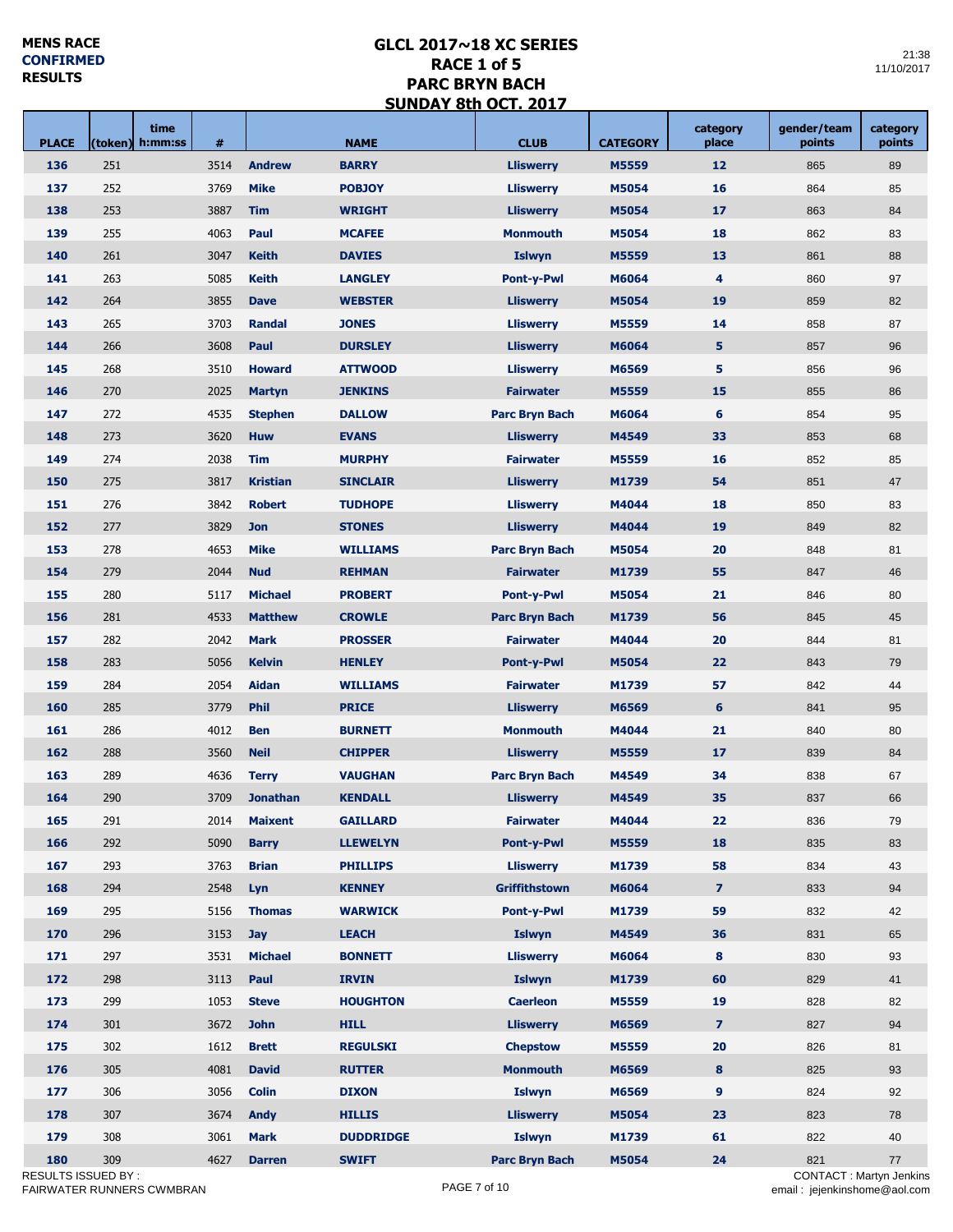|                | SUNDAT ÖLN ULT. 2017 |                                |      |                 |                |                       |                                        |                   |                       |                    |  |  |  |
|----------------|----------------------|--------------------------------|------|-----------------|----------------|-----------------------|----------------------------------------|-------------------|-----------------------|--------------------|--|--|--|
| <b>PLACE</b>   |                      | <b>time</b><br>(token) h:mm:ss | #    |                 | <b>NAME</b>    | <b>CLUB</b>           | <b>CATEGORY</b>                        | category<br>place | qender/team<br>points | category<br>points |  |  |  |
| 181            | 310                  |                                | 3637 | <b>Chris</b>    | <b>GENTLE</b>  | <b>Lliswerry</b>      | <b>M5054</b>                           | 25                | 820                   | 76                 |  |  |  |
| 182            | 311                  |                                | 4051 | <b>Thomas</b>   | <b>JONES</b>   | <b>Monmouth</b>       | M1739                                  | 62                | 819                   | 39                 |  |  |  |
| <b>PLACE</b>   |                      | time<br>(token) h:mm:ss        | #    |                 | <b>NAME</b>    | <b>CLUB</b>           | <b>OVER 70 MALE</b><br><b>CATEGORY</b> |                   | category<br>points    |                    |  |  |  |
| 1              | 118                  |                                | 4048 | <b>Jonathan</b> | <b>JENKINS</b> | <b>Monmouth</b>       |                                        | M7099             |                       | 100                |  |  |  |
| $\overline{2}$ | 122                  |                                | 4527 | <b>Clive</b>    | <b>COOKSEY</b> | <b>Parc Bryn Bach</b> |                                        | M7099             |                       |                    |  |  |  |
| 3              | 193                  |                                | 1555 | <b>Dick</b>     | <b>FINCH</b>   | <b>Chepstow</b>       |                                        | M7099             |                       |                    |  |  |  |
| $\overline{4}$ | 202                  |                                | 1512 | <b>Geoffrey</b> | <b>BAYLISS</b> | <b>Chepstow</b>       |                                        | M7099             |                       | 97                 |  |  |  |
| 5              | 217                  |                                | 3616 | Carl            | <b>ELLIOTT</b> | <b>Lliswerry</b>      |                                        | M7099             |                       | 96                 |  |  |  |
| 6              | 227                  |                                | 4581 | <b>Michael</b>  | <b>LEWIS</b>   | <b>Parc Bryn Bach</b> |                                        | M7099             |                       | 95                 |  |  |  |
| 7              | 304                  |                                | 1637 | Syd             | <b>WHEELER</b> | <b>Chepstow</b>       |                                        | M7099             |                       | 94                 |  |  |  |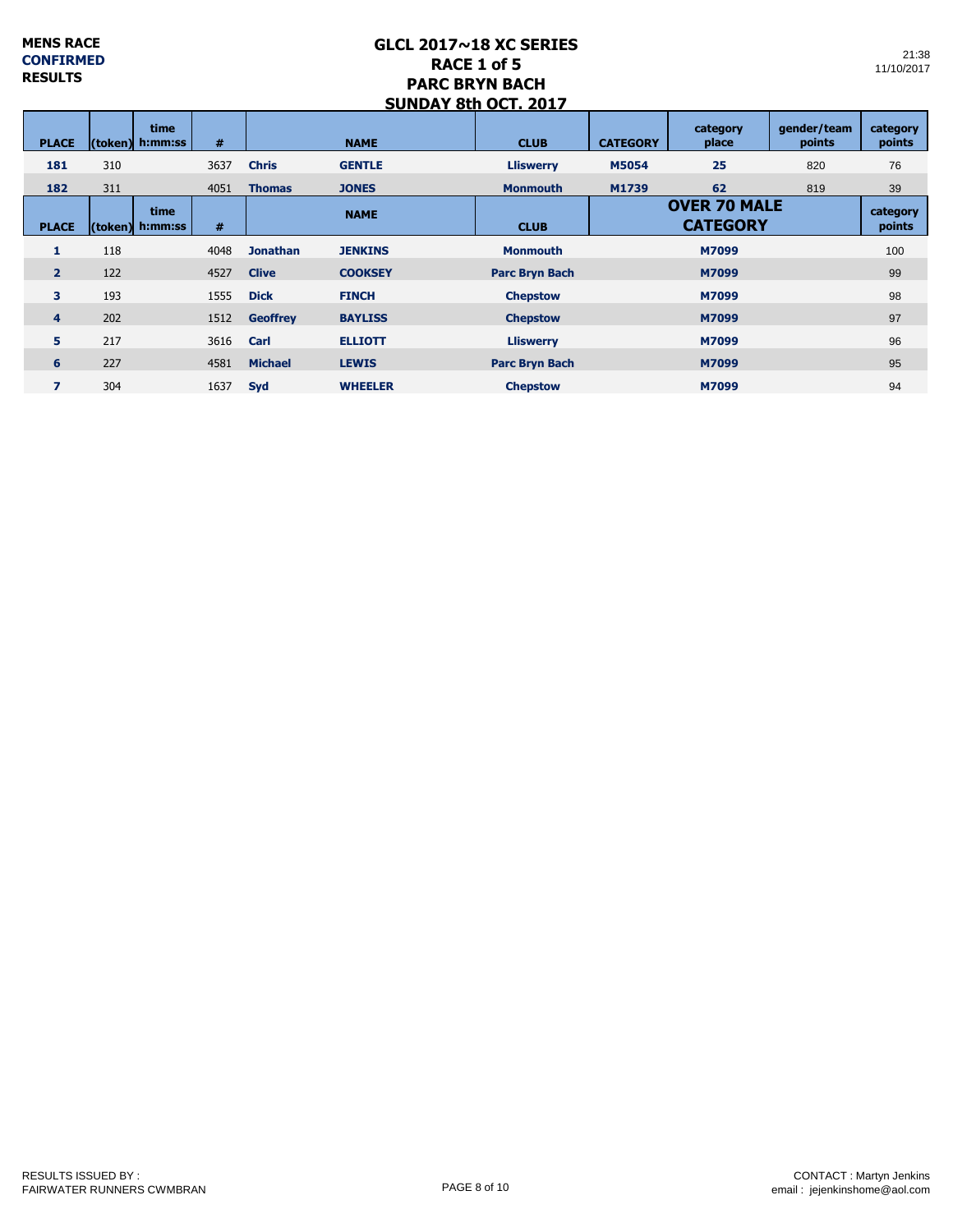# **RACE SUMMARY**

|                     |      | NUMBER OF RUNNERS BY CATEGORY |     | NUMBER OF RUNNERS BY CLUB |                   |    |              |  |
|---------------------|------|-------------------------------|-----|---------------------------|-------------------|----|--------------|--|
| F1734               | 26   | M1739                         | 62  | <b>CLUB</b>               | <b>LADIES MEN</b> |    | <b>TOTAL</b> |  |
| F3539               | 21   | M4044                         | 22  | <b>CAERLEON</b>           | 10                | 9  | 19           |  |
| F4044               | 20   | M4549                         | 36  | <b>CHEPSTOW</b>           | 8                 | 18 | 26           |  |
| F4549               | 27   | M5054                         | 25  | <b>FAIRWATER</b>          | 8                 | 11 | 19           |  |
| F5054               | 14   | M5559                         | 20  | <b>GRIFFITHSTOWN</b>      | 4                 | 9  | 13           |  |
| F5559               |      | M6064                         | 8   | <b>ISLWYN</b>             | 11                | 15 | 26           |  |
| F6064               | 4    | M6569                         | 9   | <b>LLISWERRY</b>          | 21                | 49 | 70           |  |
| F6599               | 3    | M7099                         |     | <b>MONMOUTH</b>           | 11                | 13 | 24           |  |
|                     |      |                               |     | <b>PARC BRYN BACH</b>     | 34                | 39 | 73           |  |
| <b>LADIES TOTAL</b> | 1221 | <b>MENS TOTAL</b>             | 189 | <b>PONTYPOOL</b>          | 15                | 25 | 40           |  |

| NUMBER OF RUNNERS BY CLUB |                  |     |     |  |  |  |  |  |  |  |  |
|---------------------------|------------------|-----|-----|--|--|--|--|--|--|--|--|
| CLUB                      | LADIES MEN TOTAL |     |     |  |  |  |  |  |  |  |  |
| CAERLEON                  | 10               | 9   | 19  |  |  |  |  |  |  |  |  |
| <b>CHEPSTOW</b>           | 8                | 18  | 26  |  |  |  |  |  |  |  |  |
| FAIRWATER                 | 8                | 11  | 19  |  |  |  |  |  |  |  |  |
| <b>GRIFFITHSTOWN</b>      | 4                | 9   | 13  |  |  |  |  |  |  |  |  |
| <b>ISLWYN</b>             | 11               | 15  | 26  |  |  |  |  |  |  |  |  |
| LLISWERRY                 | 21               | 49  | 70  |  |  |  |  |  |  |  |  |
| MONMOUTH                  | 11               | 13  | 24  |  |  |  |  |  |  |  |  |
| PARC BRYN BACH            | 34               | 39  | 73  |  |  |  |  |  |  |  |  |
| <b>PONTYPOOL</b>          | 15               | 25. | 40  |  |  |  |  |  |  |  |  |
| USK                       | n                | 1   | 1   |  |  |  |  |  |  |  |  |
|                           |                  |     |     |  |  |  |  |  |  |  |  |
| ΤΩΤΑΙ                     | 122              | 189 | 311 |  |  |  |  |  |  |  |  |